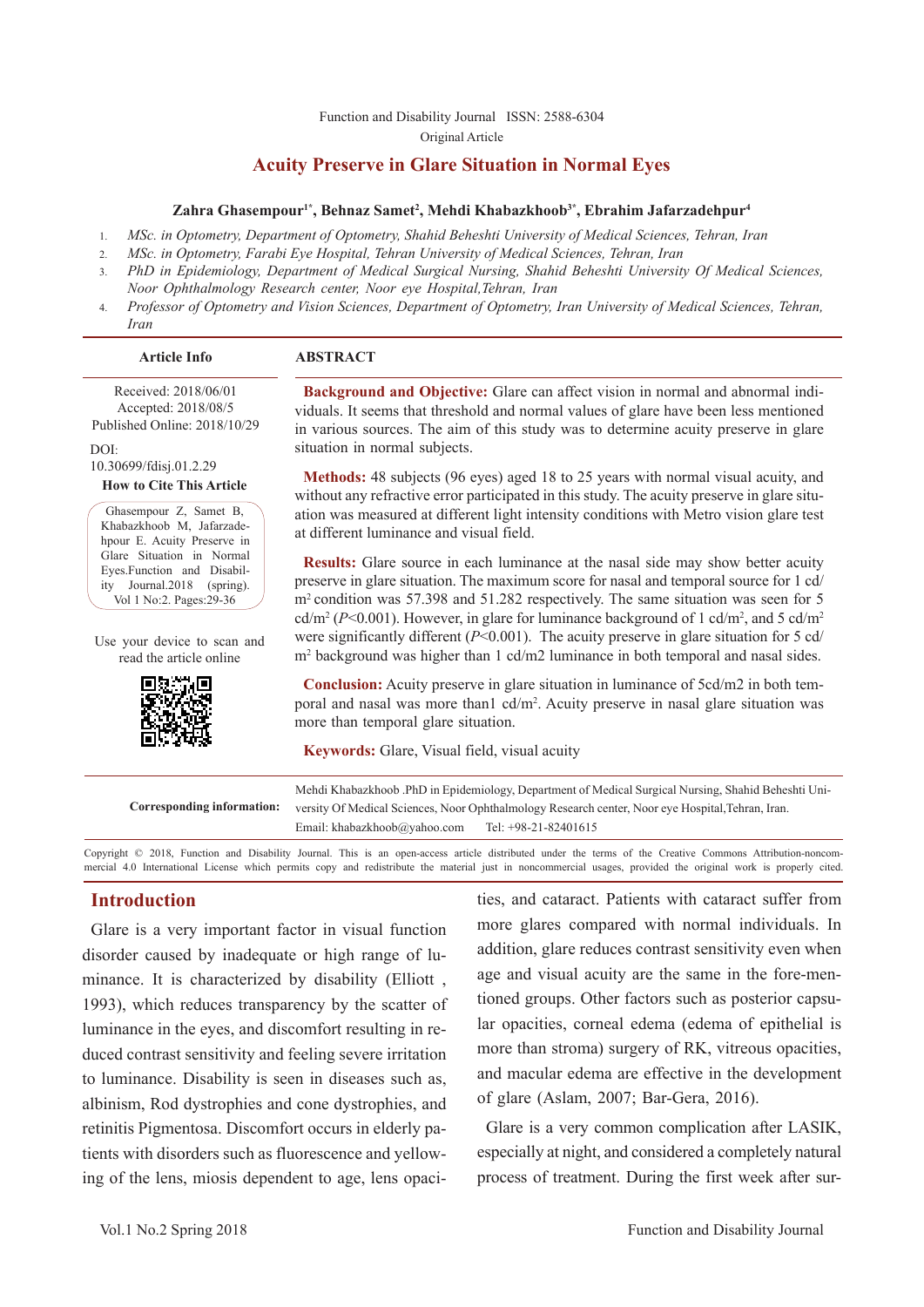gery, glare is felt by the patient, but it decreases during the cornea recovery. This complication in patients with larger pupil after surgery is more obvious (Yoon, 2005). It was found that in patients with keratoconus, glare leads to visual function defect, and its effects reduce the contrast of visual acuity (Pesudovs, 2004). The visual function during recovery and return to the initial state (adaption to low levels of luminance after contact with eyes) decreases (Stringham, 2011 ; West , 2002; Hassan, 2002). The visual function and recovery time associated with glare are affected by environmental parameters (restricting lighting conditions and the placement of light source), individual parameters (vision health, glaucoma, corneal edema, macular edema, and age i.e., with increasing age an increase occurs in opacities and opacity of media, and consequently rises the scatter of light and glare), and parameters of glare (the brightness level that is directly related to glare, the angle of glare source, the size of glare source which is usually 0.3 or 0.6 degrees, and duration of exposure) (Hammond, 2013; Vos, 2003; Stringham, 2008; Sakamoto, 2002; Mahjoob, 2016; Sewall, 2016). The measurement of first type of glare is made by setting peripheral luminance conditions, and the seeing through the devices such as Miller-Nadler Glare Tester and Brightness Acuity Test. Glare clinical implication in the visual impairment related to mild cataract is the loss of vision in the open space and disability to drive at night. Another implication is the detection of visual impairment due to anterior segment pathology instead of retinal pathology, because glare sensitivity increases significantly in the anterior segment disorders (Aslam , 2007; Bar-Gera, 2016). Glare can cause driving in jeopardy due to scatter of light on the retina., the first complaint related to vision in older people is driving at night and in front of the light (Theeuwes, 2002). Hence, given the importance of glare and vision dysfunction, the aim of this study was to determine the threshold of acuity preserve in glare situation in normal subjects.

# **Materials and Methods**

Participants in this study were 48 subjects aged 18 to 25 years. After the preliminary examination and taking partial history, we made sure that the visual acuity in all participants was 10/10 or better in both eyes. Explanations about the study, how to test, and approximate time of the study were presented to subjects. Then, oral consent for participation was obtained after a full understanding of the content. Testing was performed in mesopic condition. Acuity preserve in glare situation was measured using the Metro vision (MonCv3; Metrovision, Pérenchies, France).

This test uses a series of optotypes on a black background (figure 1). These optotypes are 30 English letters which are arranged in 10 half concentric circles from the glare source, and placed in 3 lines for radial. To meet this test, a device with light sources was equipped with high brightness on either side of the screen, and the examination was performed with the light source on the right or left. These optotypes, under the angle of vision of 15 minutes arc, were observed corresponding to a visual acuity of 0.33 (20/60). These include English letters, and the distance between the light source and optotypes, are as follows:

The first circular  $= 60$  minutes of arc

The second circular  $= 90$  minutes of arc

The third circular  $= 120$  minutes of arc

Three sets of tests were available and each with a different brightness levels of optotypes of 1 cd/m2 (for a person with normal vision function), 5cd/m<sup>2</sup>, and 100cd/m2 (for a person with variable function). The light-emitting effect is significantly increased by the use of low lighting optotypes. The light levels used for measurement were considered at the end of the examination. Each set included 4 tests with a different arrangement of letters (to avoid memory effects) and two different positions of the light source (right or left). For each of these cases, there was a separate image, and by choosing any of the tests, choice test image was displayed on the screen, while the light source of glare was turned on at the same time. The patient sat within 2.5 meters from the screen, so that the subject was aligned horizontally and vertically with the screen. One eve closed, and an image was selected for examination of the right eye which the light source was on the right side to shine the tem-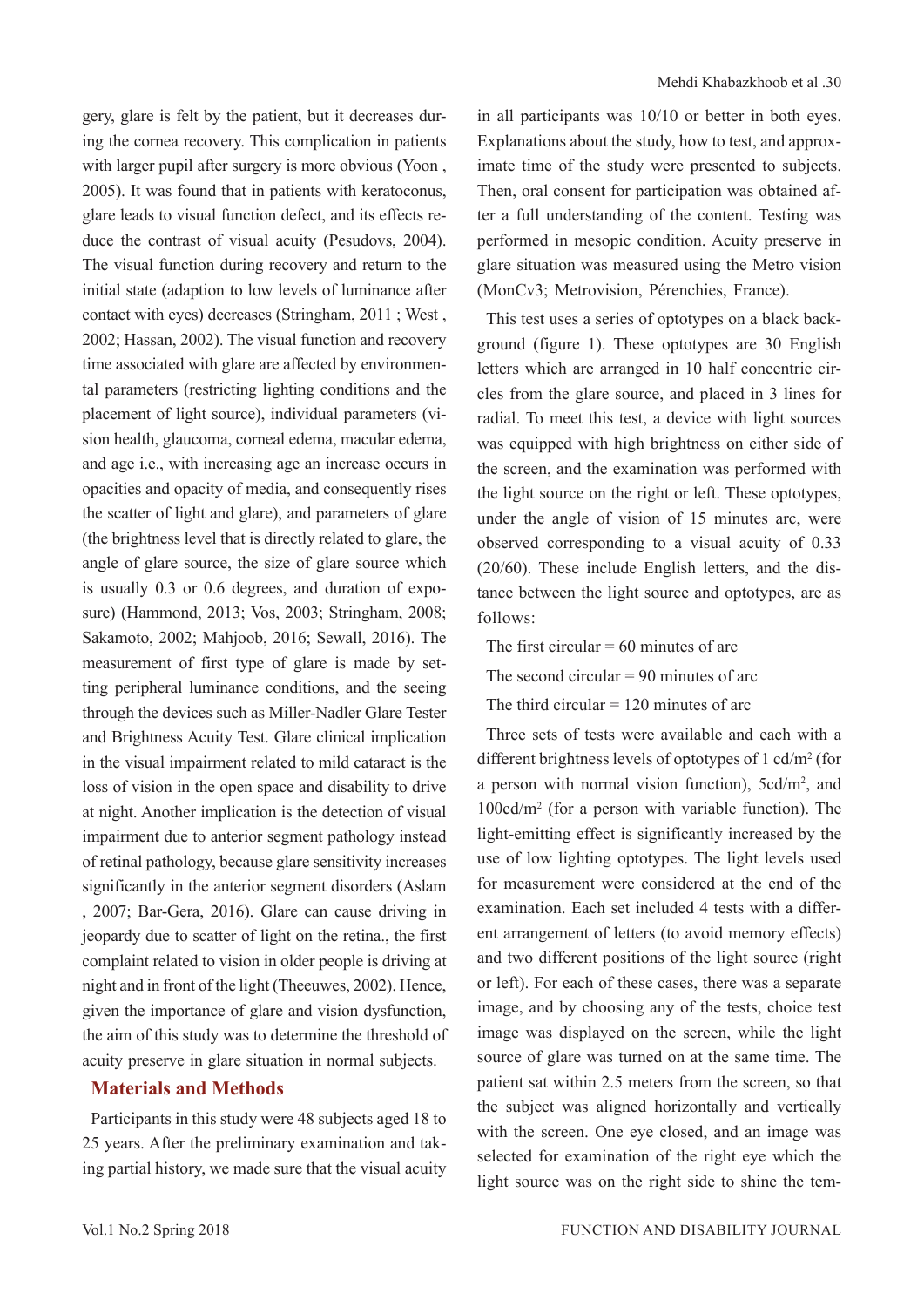#### 31. Acuity Preserve in Glare Situation in Normal Eyes

poral light into the eyes. The situation was reversed for the left eye. Then, the number of letters correctly diagnosed was noted. The purpose of this test was to

evaluate the acuity preserve in glare situation, especially for the assessment of driving ability.



*Fig 1. Glare Test, Letters Light Source and Arrangement* 

# **Results**

This study was conducted on 48 participants, including 27 women and 21 men aged 18 to 25 years, with the mean age of 21.28±1.09 years. The descriptive statistics of the acuity preserve in glare situation were

obtained for optotypes with two luminescence of 1 cd/m2 and 5cd/m2 , and in both nasal and temporal sides. Mean, standard deviation, and maximum and minimum for the right eye and the left eye are shown in Table 1.

*Table 1. Descriptive Statistical Indicators of Acuity Preserve in Glare Situation in both Nasal and Temporal in the Right Eye and the Left Eye*

|                |        |                |        | <b>Mean ±Standard Deviation</b> |                   |                   | Luminance          |                                         |
|----------------|--------|----------------|--------|---------------------------------|-------------------|-------------------|--------------------|-----------------------------------------|
| <b>Minimum</b> |        | <b>Maximum</b> |        | Left eye                        |                   |                   | <b>Right eye</b>   | of                                      |
| Temporal       | Nasal  | Temporal       | Nasal  | Temporal                        | Nasal             | Temporal          | Nasal              | <b>Optotype</b><br>(cd/m <sup>2</sup> ) |
| 43.601         | 49.484 | 51.282         | 57.398 | $41.175 \pm 19.58$              | $62.906\pm20.29$  | $44.358\pm0.78$   | $53.779 \pm 16.24$ |                                         |
| 88.052         | 93.922 | 93.917         | 97.778 | $89.787 \pm 12.04$              | $97.146 \pm 7.84$ | $92.56 \pm 17.38$ | $95.004\pm11.12$   |                                         |

*Table 2. Comparison of Temporal and Nasal Acuity Preserve in Glare Situation of both Eyes in two Luminance Conditions*

| <b>Standard Deviation Difference</b> | <b>Mean Difference</b> | P Value   |
|--------------------------------------|------------------------|-----------|
| 25.096                               | 6.155                  | P < 0.001 |
| 14.272                               | 4.899                  | P < 0.001 |
|                                      |                        |           |

*Table 3. Comparison of Acuity Preserve in Glare Situation in two Luminance Levels on either Side of Field of View*

| <b>Field of View</b> | <b>Standard Deviation Difference</b> | <b>Mean Difference</b> | <i>P</i> Value |
|----------------------|--------------------------------------|------------------------|----------------|
| Nasal                | 17.926                               | 42.442                 | $P \le 0.001$  |
| Temporal             | 17.416                               | 43.699                 | $P \le 0.001$  |

#### Vol.1 No.2 Spring 2018 FUNCTION AND DISABILITY JOURNAL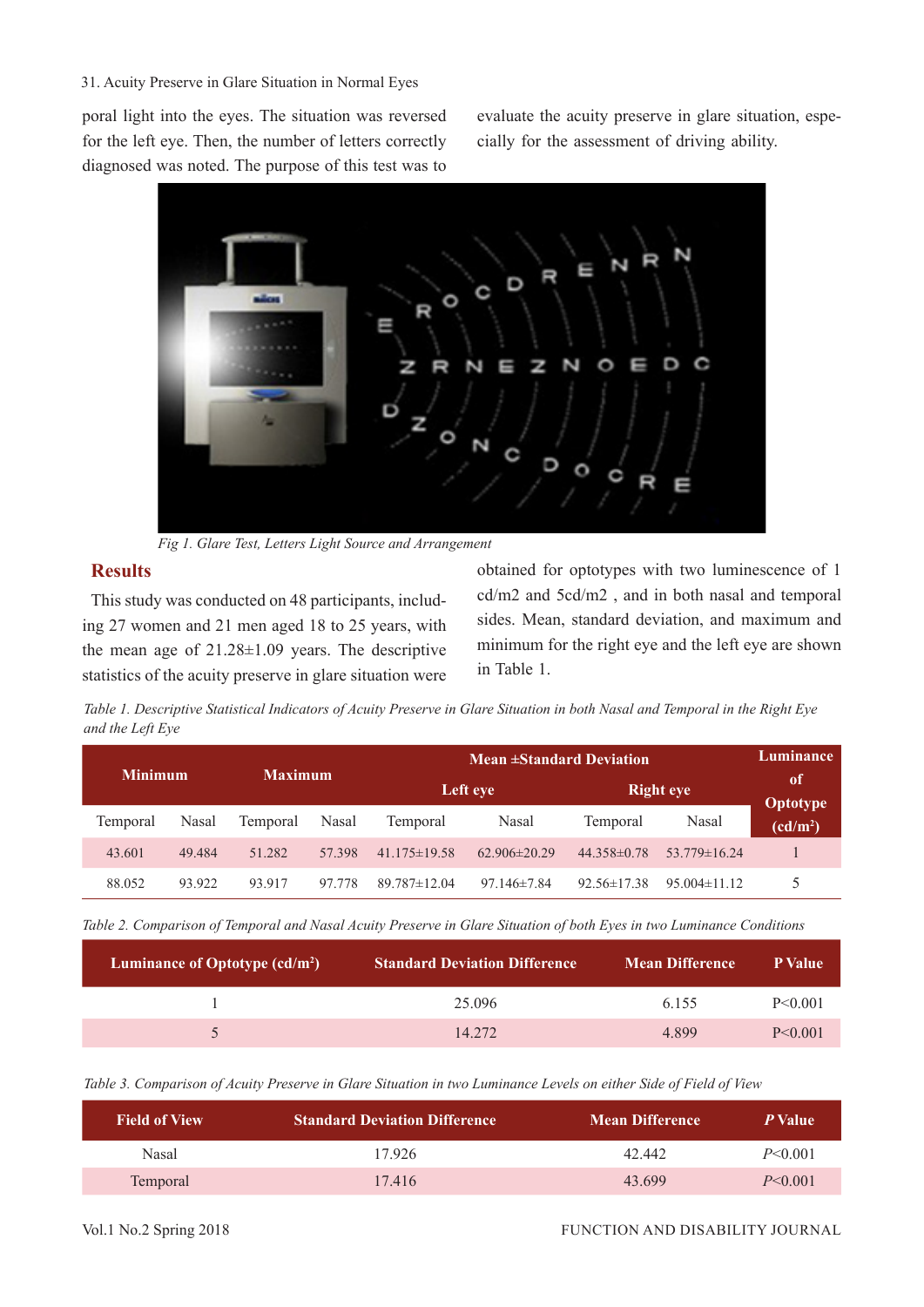# **Discussion**

This study aimed to investigate the acuity preserve in glare situation in normal subjects, and was conducted in 96 eyes with normal vision. The result of the test according to Table 1 and 3 for optotypes with luminance of and 5 cd/m2 was significant (*P*<0.001) better than 1 cd/m2. The acuity preserve in glare situation increased in more luminance  $(5cd/m^2)$ , consistent with other studies (Theeuwes, 2002; Van der Mooren, 2016). It showed that more contrast needed for preserving the visual acuity in a glare source condition. However, we expect glare source would reduce the contrast sensitivity and visual acuity, detection and perception of low luminance  $(1 \text{ cd/m}^2)$  optotypes may be more difficult than high contrast  $(5 \text{ cd/m}^2)$  optotypes. Both temporal and nasal field of view may show better result with higher (5 cd/m<sup>2</sup>) luminance condition (Table 3). In a similar study conducted in a population aged 20 to 65 years, it was shown that with increasing brightness, and visual acuity decreases, the acuity preserve in glare situation increases, and consequently leads to an increase in driving problems at night. In another survey on drivers on the highway, it was found that with increasing light intensity (over 2 cd /  $m<sup>2</sup>$ ) the acuity preserve in glare situation increases (McCann, 2018; Mou, 2017) . In another study on the relationship between the size of the light source and glare, it has been suggested that by increasing the size of the light source, the glare reduces due to a decrease of the optical focus (Renzi-Hammond, 2016; Mehri, 2017). Milner et al. investigated glare correlation with age and light in a population aged 18 to 79 years. They found that glare increases with increasing age and lighting (Milner, 2010).

Table 1 and 2 show that acuity preserve in glare situation in nasal glare source is better than in temporal glare source. It means the acuity preservation in temporal side of retinal is much better than nasal side of retinal. In the temporal retinal, the density of photoreceptors, especially cone, ganglion, and bipolar cells, are better than nasal side (Goodale, 2018; Maddess, 2011). As a result, the stimulation will be increased especially by activation of the receptor of the ganglion cells (Goodale, 2018; Maddess 2011).

In several studies, the effect of glare was specified on visual acuity, contrast sensitivity, and other functions of the vision. Niesen U et al. expressed that the scatter of light inside the eye causes the disability. Increasing scatter with increasing age even in non-cataract persons leads to increase glare problems (Bloomfield, 2001). In case of cataract and corneal changes, for example refractive surgery, scatter will be higher (Mainster, 2012). In a study it was stated that disability and decreased contrast sensitivity occur in most cases after PRK. In one study, in the ages of 50 to 59 years, the glare discomfort increased considerably with age (Davison, 2011). The study was done in a normal population, and it was shown that the size of the glare disk is related to age, such that from 50 to 59 years the effect starts, and leads to the scatter of light in the retina, the lack of a clear image of the target, and reduced contrast sensitivity (Niesen, 1997). In similar studies that have been conducted to determine the glare temporality, it is established that glare occurs because of the light sources in the environment, and results in decreased contrast sensitivity and lack of a clear image of the target (Puell, 2013).

# **Conclusion**

The acuity preserve in glare situation in luminance of 5cd/m<sup>2</sup> in both temporal and nasal was more than 1 cd/ m2 . Nasal acuity preserve in glare situation was much better than temporal glare source. Therefore, in a specific light condition, direction of the glare source and contrast of objects may affect the visual discrimination.

# **Acknowledgment:**

The authors appreciate all participants of this study for their time. There was no funding support for this study.

# **Conflict of interest statement**

Authors declared no conflict of interest.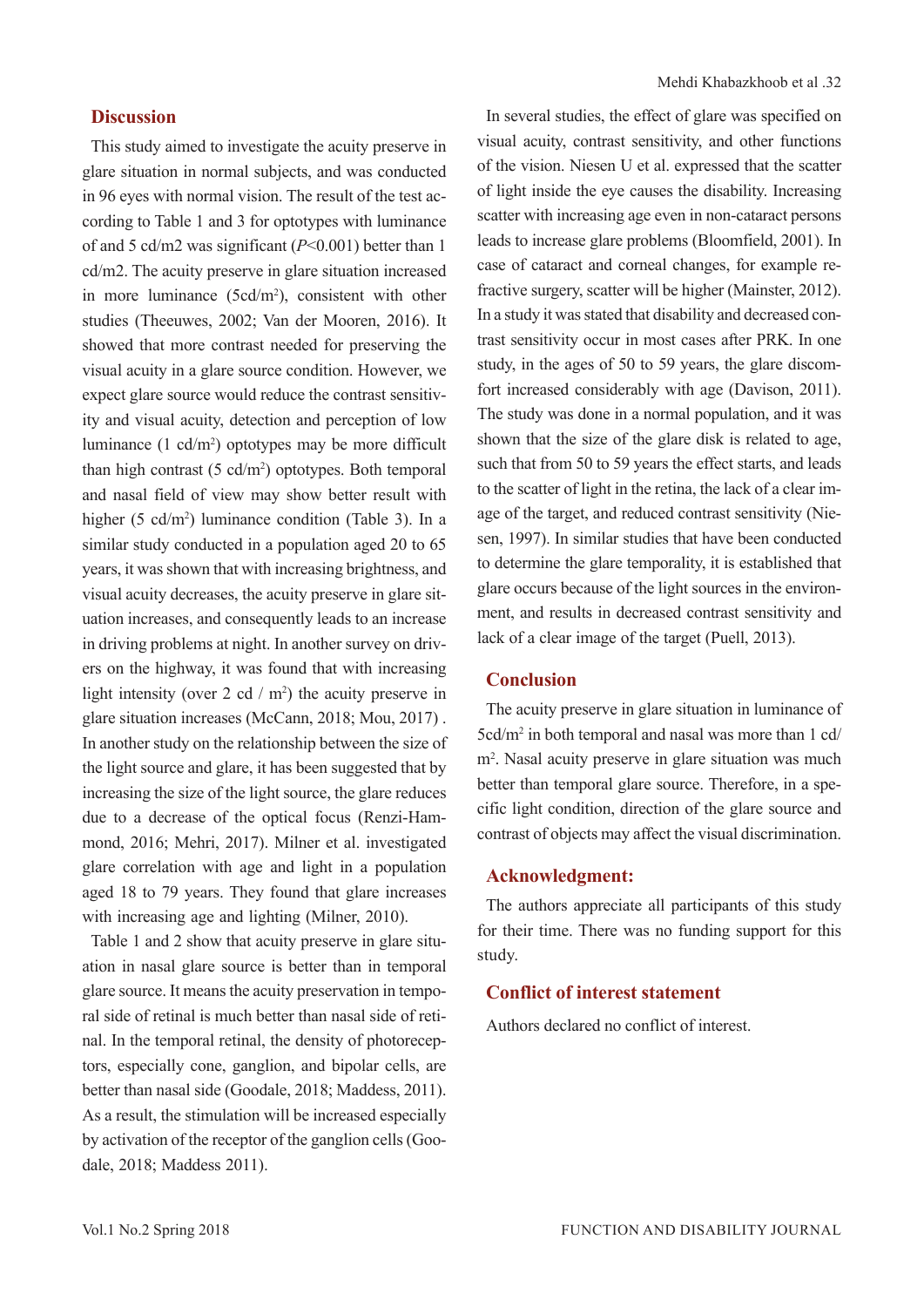### **References**

Aslam, T. M., Haider, D., & Murray, I. J. (2007). Principles of disability glare measurement: an ophthalmological perspective. Acta Ophthalmologica Scandinavica, 85(4), 354-360.

Bar-Gera, H., Musicant, O., Schechtman, E., & Ze'evi, T. (2016). Quantifying the yellow signal driver behavior based on natu-ralistic data from digital enforcement cameras. Accident Analysis & Prevention, 96, 371-381.

Bloomfield, S. A., & Dacheux, R. F. (2001). Rod vision: pathways and processing in the mammalian retina. Progress in retinal and eye research, 20(3), 351-384.

Davison, J. A., Patel, A. S., Cunha, J. P., Schwiegerling, J., & Muftuoglu, O. (2011). Recent studies provide an updated clinical perspective on blue light-filtering IOLs. Graefe's Archive for Clinical and Experimental Ophthalmology, 249(7), 957-968.

Elliott, D. B., & Bullimore, M. A. (1993). Assessing the reliability, discriminative ability, and validity of disability glare tests. Investigative ophthalmology & visual science, 34(1), 108-119.

Goodale, M. A., & Milner, A. D. (2010). Two visual streams: interconnections do not imply duplication of function.

Goodale, M. A., & Milner, A. D. (2018). Two visual pathways-Where have they taken us and where will they lead in future?. Cortex; a journal devoted to the study of the nervous system and behavior, 98, 283-292.

Hammond, B. R., Fletcher, L. M., & Elliott, J. G. (2013). Glare disability, photostress recovery, and chromatic contrast: rela-tion to macular pigment and serum lutein and zeaxanthin. Investigative ophthalmology & visual science, 54(1), 476-481.

Hassan, S. E., Lovie-Kitchin, J. E., & Woods, R. L. (2002). Vision and mobility performance of subjects with age-related mac-ular degeneration. Optometry and Vision Science, 79(11), 697-707.

Maddess T.(2011). Frequency-doubling technology and parasol cells. Invest Ophthalmol Vis Sci. Jun 1; 52(6), 3759.

Mahjoob, M., Heydarian, S., & Koochi, S. (2016). Effect of yellow filter on visual acuity and contrast sensitivity under glare condition among different age groups. International ophthalmology, 36(4), 509-514.

Mainster, M. A., & Turner, P. L. (2012). Glare's causes, consequences, and clinical challenges after a century of ophthalmic study. American journal of ophthalmology, 153(4), 587-593.

McCann, J. J., & Vonikakis, V. (2018). Calculating Retinal Contrast from Scene Content: A Program. Frontiers in psychology, 8, 2079.

Mehri, A., Farhang Dehghan, S., Hajizadeh, R., Zakerian, S. A., Mohammadi, H., & Abbasi, M. (2017). Survey of discomfort glare from the headlamps of cars widely used in Iran. Traffic injury prevention, 18(7), 711-715.

Mou, X., Freyssinier, J. P., Narendran, N., & Bullough, J. D. (2017). Preliminary evaluation of discomfort glare from organic light-emitting diode and edge-lit light-emitting diode lighting panels. Journal of Biomedical Optics, 22(5), 055004.

Niesen, U., Businger, U., Hartmann, P., Senn, P., & Schipper, I. (1997). Glare sensitivity and visual acuity after excimer laser photorefractive keratectomy for myopia. British journal of ophthalmology, 81(2), 136-140.

Pesudovs, K., Schoneveld, P., Seto, R. J., & Coster, D. J. (2004). Contrast and glare testing in keratoconus and after penetrating keratoplasty. British journal of ophthalmology, 88(5), 653-657.

Puell, M. C., Pérez-Carrasco, M. J., Barrio, A., Antona, B., & Palomo-Alvarez, C. (2013). Normal values for the size of a halo produced by a glare source. Journal of Refractive Surgery, 29(9), 618-622.

Renzi‐Hammond, L. M., & Hammond Jr, B. R. (2016). The effects of photochromic lenses on visual performance. Clinical and Experimental Optometry, 99(6), 568-574.

Sakamoto, Y., Sasaki, K., Kojima, M., Sasaki, H., Sakamoto, A., Sakai, M., & Tatami, A. (2002). The effects of protective eyewear on glare and crystalline lens transparency. In Progress in Lens and Cataract Research, 35, 93-103.

Sewall, A. A. S., Borzendowski, S. A. W., Tyrrell, R. A., Stephens, B. R., & Rosopa, P. J. (2016). Observers' Judgments of the Effects of Glare on Their Visual Acuity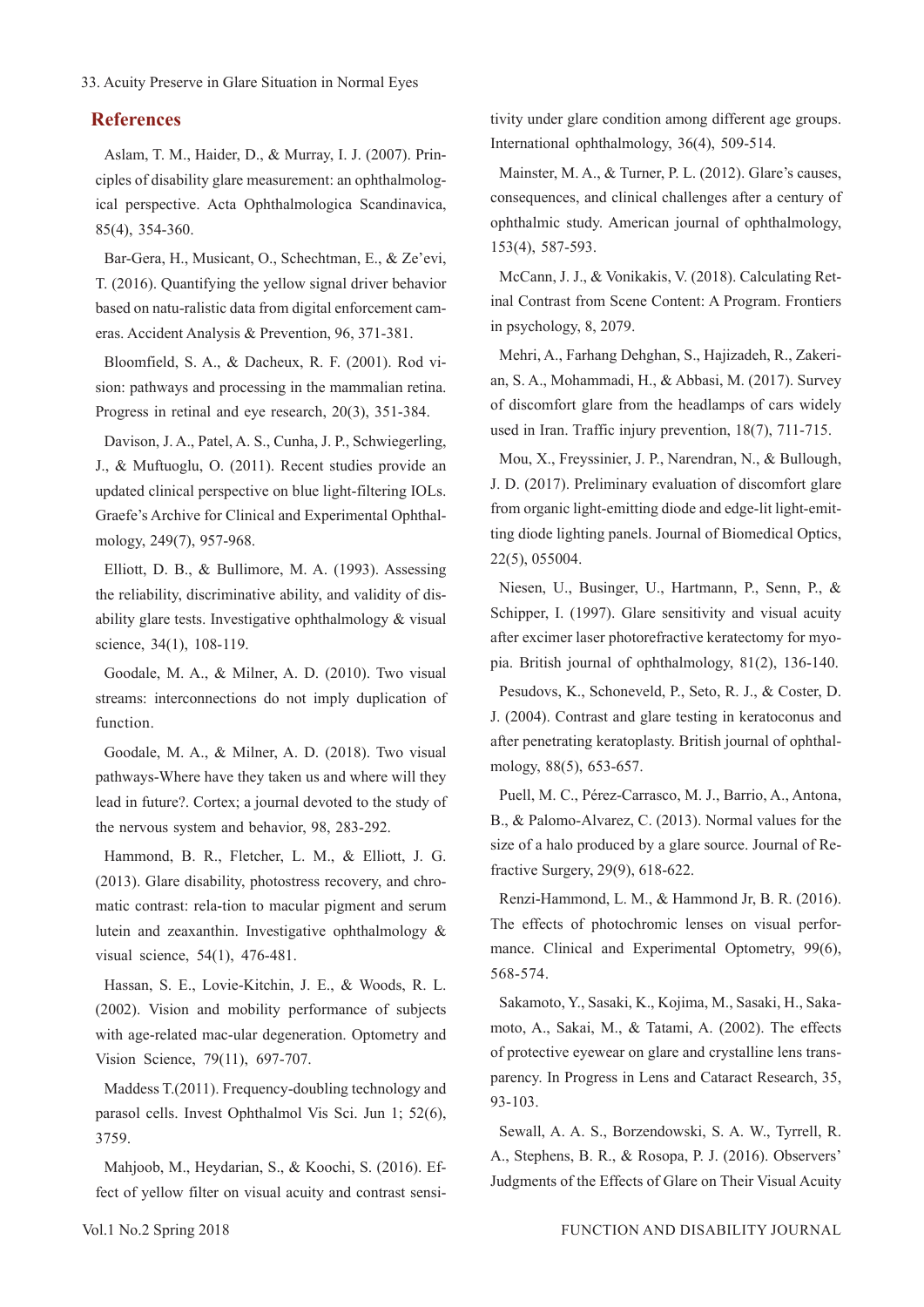for High and Low Contrast Stimuli. Perception, 45(7), 755-767.

Stringham, J. M., & Hammond, B. R. (2008). Macular pigment and visual performance under glare conditions. Optometry and Vision Science, 85(2), 82-88.

Stringham, J. M., Garcia, P. V., Smith, P. A., McLin, L. N., & Foutch, B. K. (2011). Macular pigment and visual performance in glare: benefits for photostress recovery, disability glare, and visual discomfort. Investigative ophthalmology & visual science, 52(10), 7406-7415.

Theeuwes, J., Alferdinck, J. W., & Perel, M. (2002). Relation between glare and driving performance. Human Factors, 44(1), 95-107.

van der Mooren, M., Rosén, R., Franssen, L., Lundström, L., & Piers, P. (2016). Degradation of visual performance with in-creasing levels of retinal stray light. Investigative ophthalmology & visual science, 57(13), 5443-5448.

Vos, J. J. (2003). On the cause of disability glare and its dependence on glare angle, age and ocular pigmentation. Clinical and experimental optometry, 86(6), 363-370.

West, C. G., Gildengorin, G., Haegerstrom‐Portnoy, G., Schneck, M. E., Lott, L., & Brabyn, J. A. (2002). Is vision function re-lated to physical functional ability in older adults?. Journal of the American Geriatrics Society, 50(1), 136-145.

Yoon, G., MacRae, S., Williams, D. R., & Cox, I. G. (2005). Causes of spherical aberration induced by laser refractive surgery. Journal of Cataract & Refractive Surgery, 31(1), 127-135.